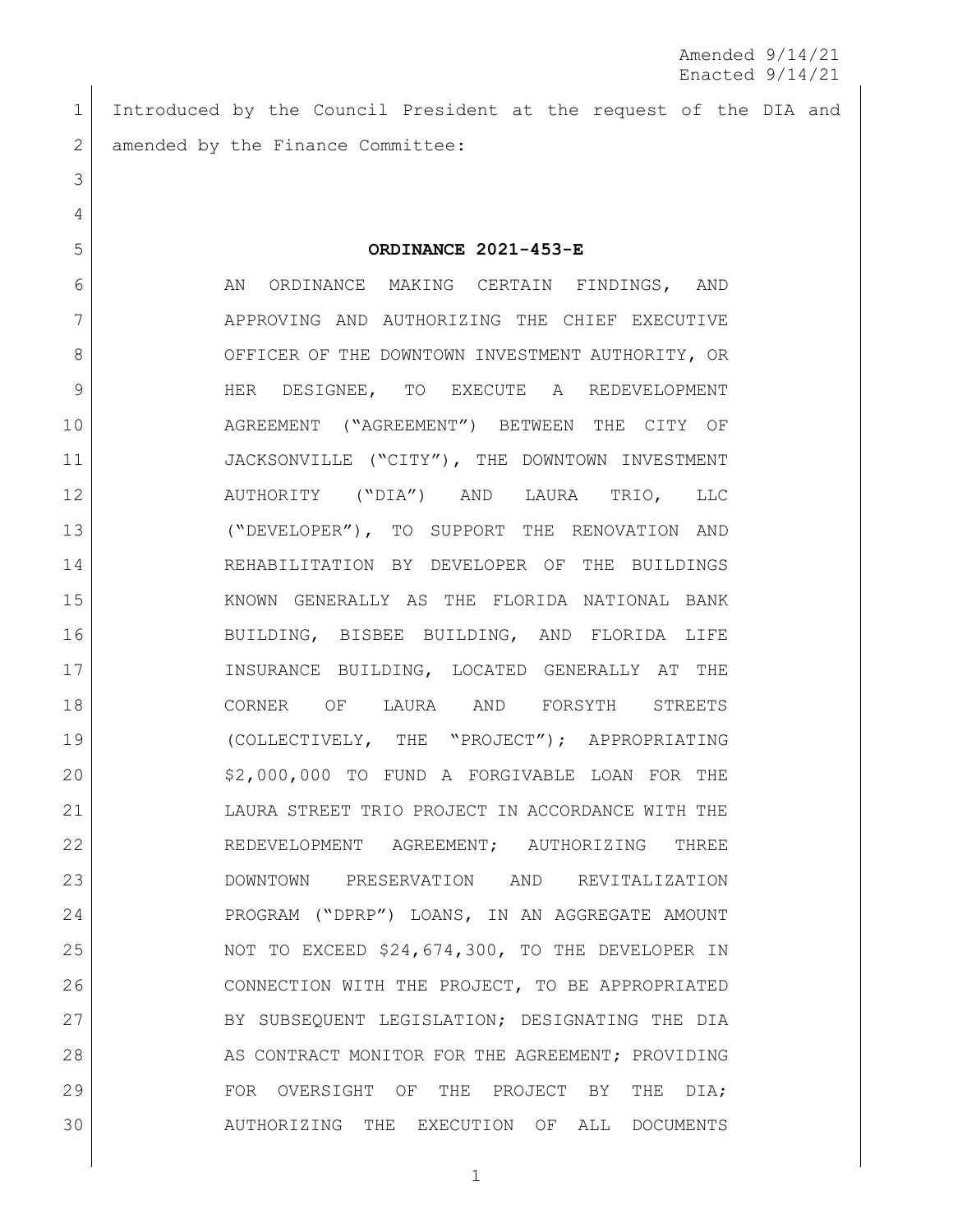RELATING TO THE ABOVE AGREEMENT AND 2 TRANSACTIONS, AND AUTHORIZING TECHNICAL CHANGES 3 TO THE DOCUMENTS; WAIVING THAT PORTION OF THE PUBLIC INVESTMENT POLICY ADOPTED BY ORDINANCE 2016-382-E, AS AMENDED, TO AUTHORIZE \$2,000,000 FORGIVABLE LOAN NOT CONTEMPLATED BY THE POLICY; WAIVING THE DPRP GUIDELINES ADOPTED BY ORDINANCE 8 2020-527-E, TO ALLOW A DEVELOPER EQUITY 9 THRESHOLD BELOW 10%; WAIVING SECTION 91.113(A)(SETTLEMENT AND/OR COMPROMISE OF FINES AND LIENS IMPOSED BY THE MUNICIPAL CODE 12 ENFORCEMENT BOARD OR SPECIAL MAGISTRATE), *ORDINANCE CODE*, TO WAIVE THE CITY'S POLICY REGARDING SETTLEMENT OF FINES AND LIENS IMPOSED BY THE MUNICIPAL CODE ENFORCEMENT BOARD OR 16 SPECIAL MAGISTRATE; PROVIDING AN EFFECTIVE DATE.

 **WHEREAS**, pursuant to Chapter 55, Part 3 (Downtown Preservation and Revitalization Program), *Ordinance Code*, the City of Jacksonville ("City") established the Downtown Preservation and Revitalization Program for purposes of fostering the preservation and revitalization 22 of certain historic and qualified non-historic, buildings located in 23 Downtown Jacksonville; and

 **WHEREAS**, Laura Trio, LLC (the "Developer") owns certain real property, inclusive of the former Florida National Bank Building located at 51 W. Forsyth Street, the Bisbee Building, located at 47 W. Forsyth Street, and the Florida Life Insurance Building, located at 117 N. Laura Street (collectively, the "Trio Buildings"), on which Developer intends to cause the renovation and rehabilitation of the buildings, as further detailed in the Agreement; and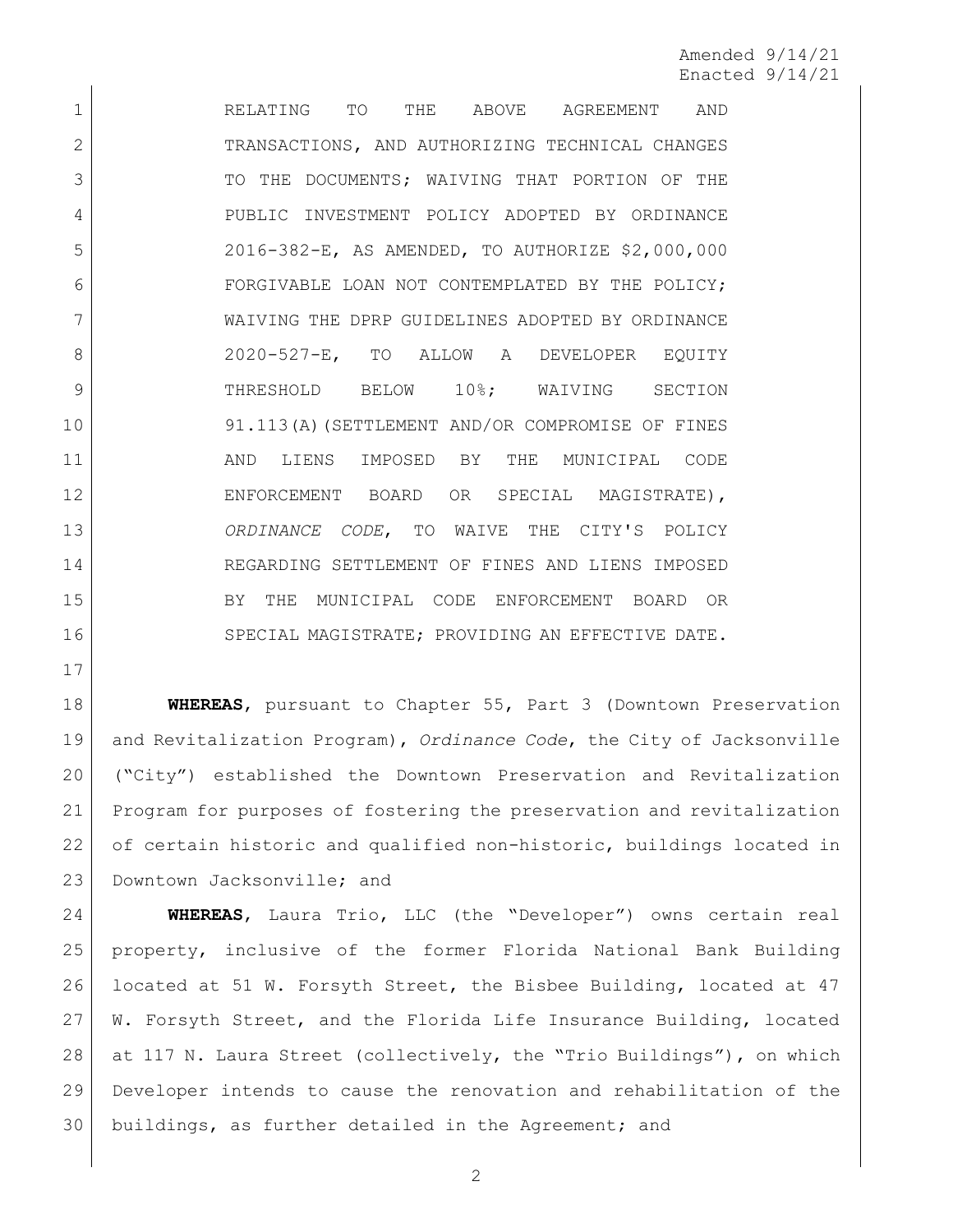**WHEREAS**, the City, DIA and Barnett Tower 2, LLC, as assignee of Barnett Tower, LLC ("Barnett Developer") and Developer previously entered into that certain Redevelopment Agreement (the "Prior RDA") for the redevelopment in part of the Barnett Bank Building and the Trio Buildings, and the Barnett Developer completed the renovation of the Barnett Bank Building but forfeited its right to the \$4,000,000 Barnett HPTF Grant (as defined in the Prior RDA) since Barnett Developer did not construct the Parking Garage consistent with the 9 Prior RDA; and

 **WHEREAS**, the Developer has not commenced construction of the Trio Improvements (as defined in the Prior RDA) and is unable to complete such improvements in accordance with the performance 13 schedule set forth in the Prior RDA; and

 **WHEREAS**, the Developer is seeking to secure Downtown Preservation and Revitalization Program loans consisting of a Historic Preservation Restoration and Rehabilitation Forgivable Loan, a Code Compliance Renovations Forgivable Loan, and a Deferred Principal Loan on each building comprising the Project in an aggregate amount not to exceed \$24,674,300 (each, a "DPRP Loan") for exterior rehabilitation and restoration, interior rehabilitation and restoration, and Code required improvements for the Trio Buildings 22 in support of the Project; and

 **WHEREAS**, the scope of the Project will include redevelopment of: the Florida National Bank Building to provide approximately 7,442 25 square foot private dining/wine cellar space, 7,069 square feet of restaurant space and an additional 3,615 square feet of restaurant operating space; the Bisbee Building to provide approximately 44,010 28 square feet total, inclusive of approximately  $4,401$  square feet ground level retail space, 4,401 square feet of conference center space, approximately 8 floors of hotel space comprised of 35,208 square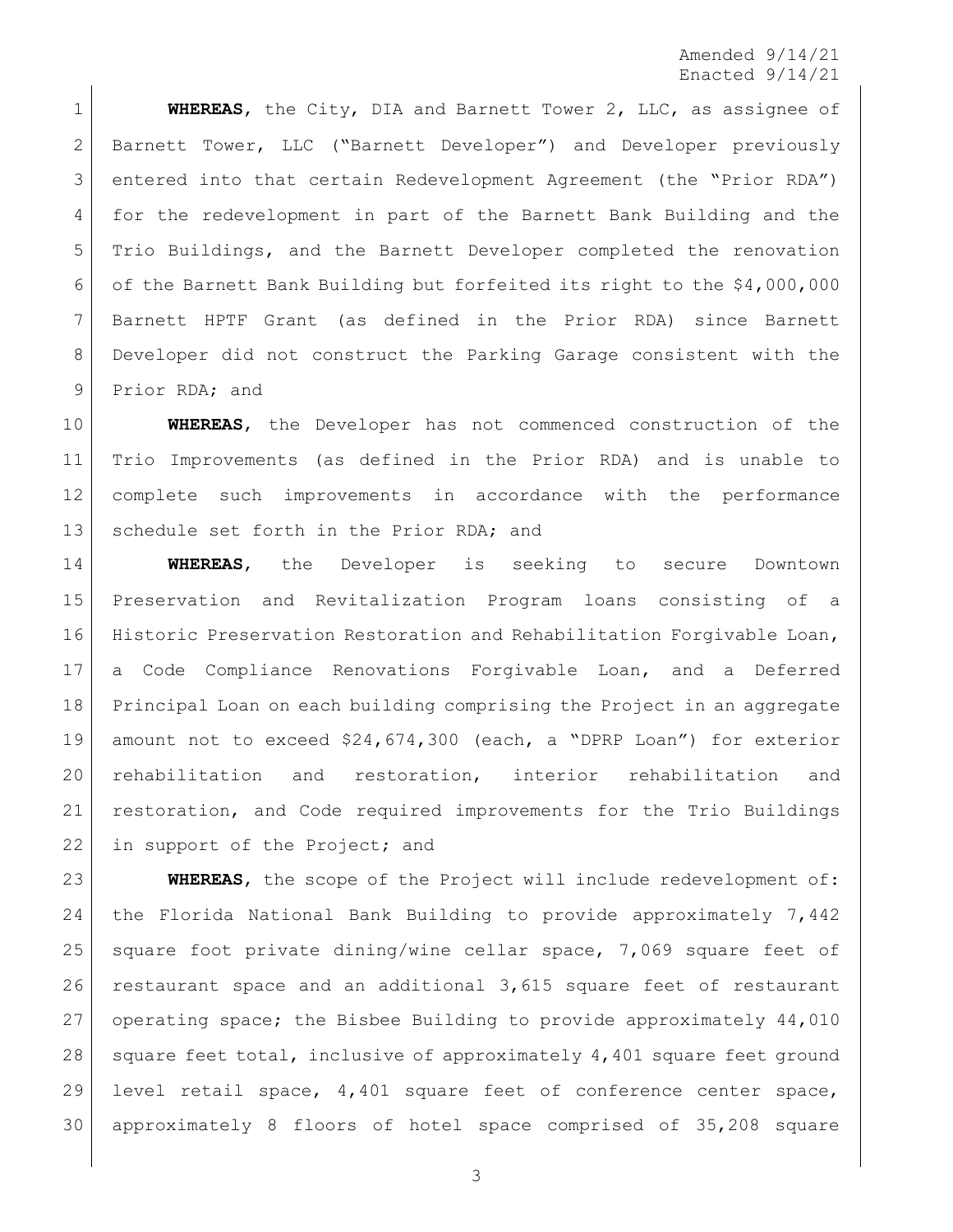feet, for 56 hotel rooms, and the Florida Life Insurance Building to 2 provide approximately 26,803 square feet total, inclusive of 2,548 3 square feet of media space, 2,205 square feet of lobby/business center space, 2,205 square feet of fitness/media center space, and an 5 additional 35 hotel rooms comprised of 19,845 square feet; and

 **WHEREAS**, the Project will also include improvements related to 7 restoring the properties to historic standards, preserving and maintaining the integrity of the structures, and meeting certain code compliance requirements to make the properties more accessible and 10 functional; and

 **WHEREAS**, historic preservation, revitalization, and the reuse of Jacksonville's historic buildings and structures are important to the City's overall social and economic welfare; and

 **WHEREAS,** construction of new building elements are integral and necessary to the Project and will include approximately: (i) 41,393 square feet comprised of approximately 8,843 square feet of retail space, and an additional 32,550 square feet for 54 additional hotel rooms and rooftop bar space, and (ii) an additional 18,762 square feet of circulation core improvements to provide access between and 20 among the buildings comprising the Project; and

 **WHEREAS**, the DIA has considered the Developer's requests and has determined that the DPRP Loans will enable the Developer to restore and rehabilitate the historic structures and construct the Project 24 as described in the Agreement; and

 **WHEREAS**, on March 17, 2021, the DIA Board approved Resolution 2021-03-01 (the "Resolution") to enter into the Agreement, said Resolution being attached hereto as **Exhibit 1;** and

 **WHEREAS**, it has been determined to be in the interest of the City to enter into the Agreement and approve of and adopt the matters set forth in this Ordinance; now, therefore,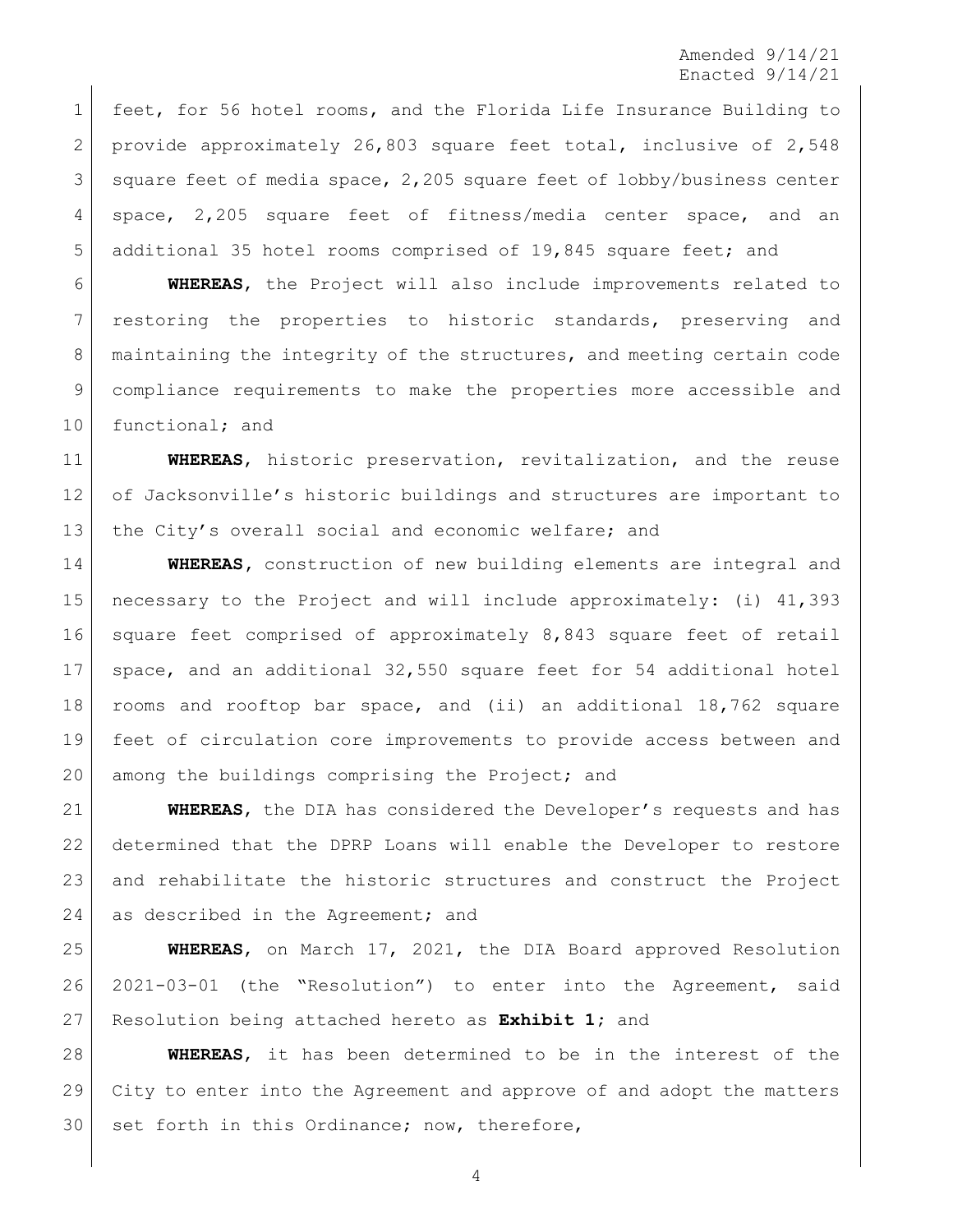**BE IT ORDAINED** by the Council of the City of Jacksonville:

 **Section 1. Findings.** It is hereby ascertained, determined, 3 found and declared as follows:

(a) The recitals set forth herein are true and correct.

 (b) The Project will greatly enhance the City and otherwise promote and further the municipal purposes of the City.

 (c) The City's assistance for the Project will enable and facilitate the Project, the Project will enhance and increase the City's tax base and revenues, and the Project will improve the quality of life necessary to encourage and attract business expansion in the City.

12 (d) Enhancement of the City's tax base and revenues are matters 13 of State and City concern.

(e) The Developer is qualified to carry out the Project.

 (f) The authorizations provided by this Ordinance are for public uses and purposes for which the City may use its powers as a municipality and as a political subdivision of the State of Florida 18 and may expend public funds, and the necessity in the public interest for the provisions herein enacted is hereby declared as a matter of legislative determination.

 (g) This Ordinance is adopted pursuant to the provisions of Chapters 163, 166 and 125, Florida Statutes, as amended, the City's 23 Charter, and other applicable provisions of law.

 **Section 2. Appropriation.** For the 2020-2021 fiscal year, within the City's budget, there are hereby appropriated the indicated sum(s) from the account(s) listed in subsection (a) to the account(s) 27 listed in subsection (b):

 (The account information is attached hereto as **Exhibit 1** and incorporated herein by this reference)

(a) Appropriated from: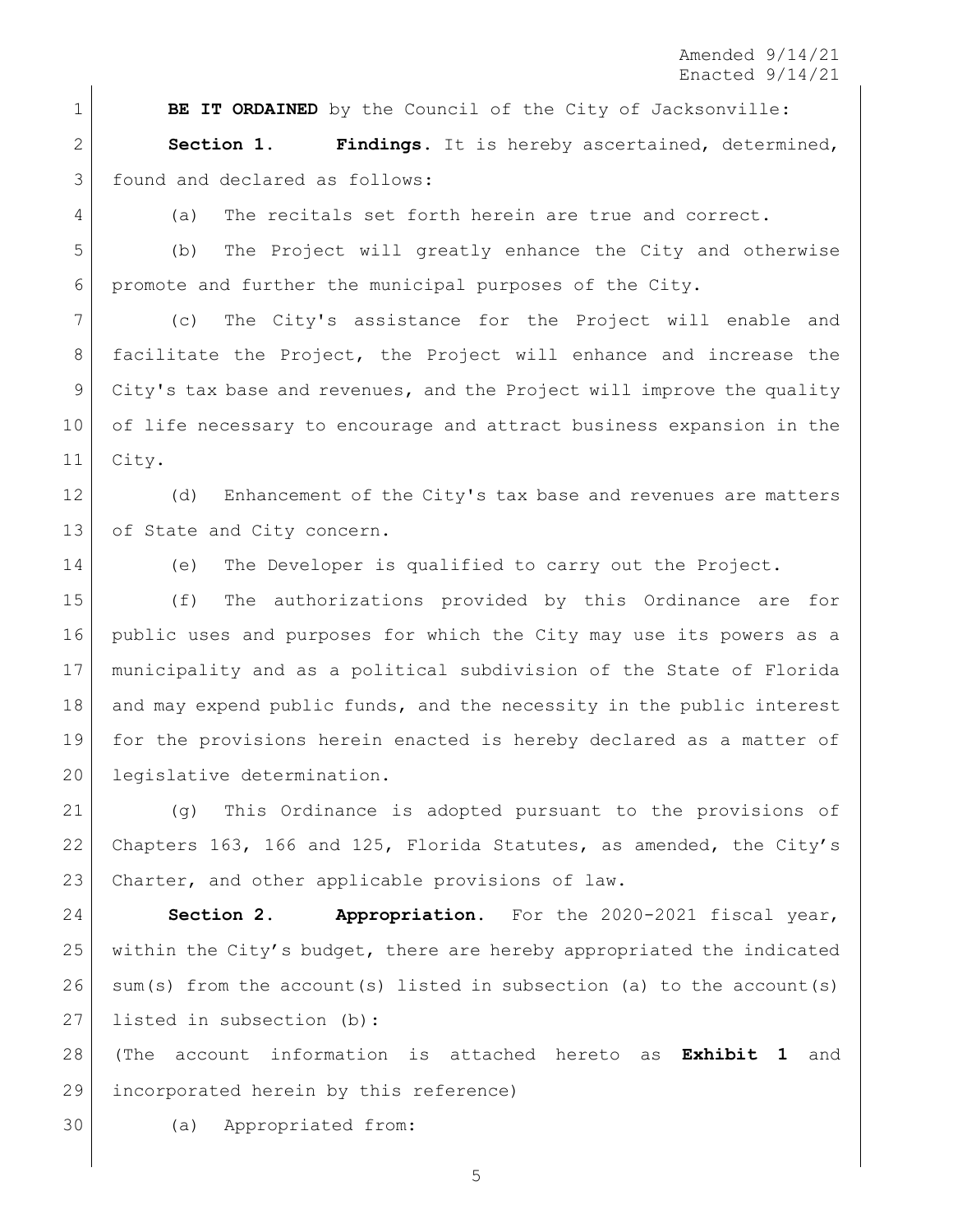1 See **Exhibit 1** \$2,000,000

2 (b) Appropriated to:

See **Exhibit 1** \$2,000,000

(c) **Explanation of Appropriation:**

 Appropriating \$2,000,000.00 from General Fund-GSD Fund Balance to fund a \$2,000,000 forgivable loan for the Laura Street Trio project 7 | in accordance with the redevelopment agreement.

 **Section 3. Purpose.** The purpose of the appropriation in Section 2 is to provide \$2,000,000 in funding to the Downtown Development Fund – Forgivable Loans account to provide a \$2,000,000 forgivable loan to the Developer in accordance with the Redevelopment Agreement.

 **Section 4. Redevelopment Agreement Approved and Execution Authorized.** There is hereby approved, and the Chief Executive Officer of the DIA, or her designee, is hereby authorized to execute and deliver the Redevelopment Agreement ("Agreement") substantially in the form placed **Revised On File** with the Office of Legislative Services (with such "technical" changes as herein authorized), for the purpose of implementing the recommendations of the DIA as further described in the Agreement. It shall be a precondition to the DIA entering into the Agreement that the Prior RDA is terminated in full 22 without liability to the City or DIA.

23 The Agreement may include such additions, deletions and changes as may be reasonable, necessary and incidental for carrying out the purposes thereof, as may be acceptable to the Chief Executive Officer 26 of the DIA, or her designee, with such inclusion and acceptance being evidenced by execution of the Agreement by the Chief Executive Officer 28 of the DIA, or her designee. No modification to the Agreement may increase the financial obligations or the liability of the City or DIA and any such modification shall be technical only and shall be subject to appropriate legal review and approval of the General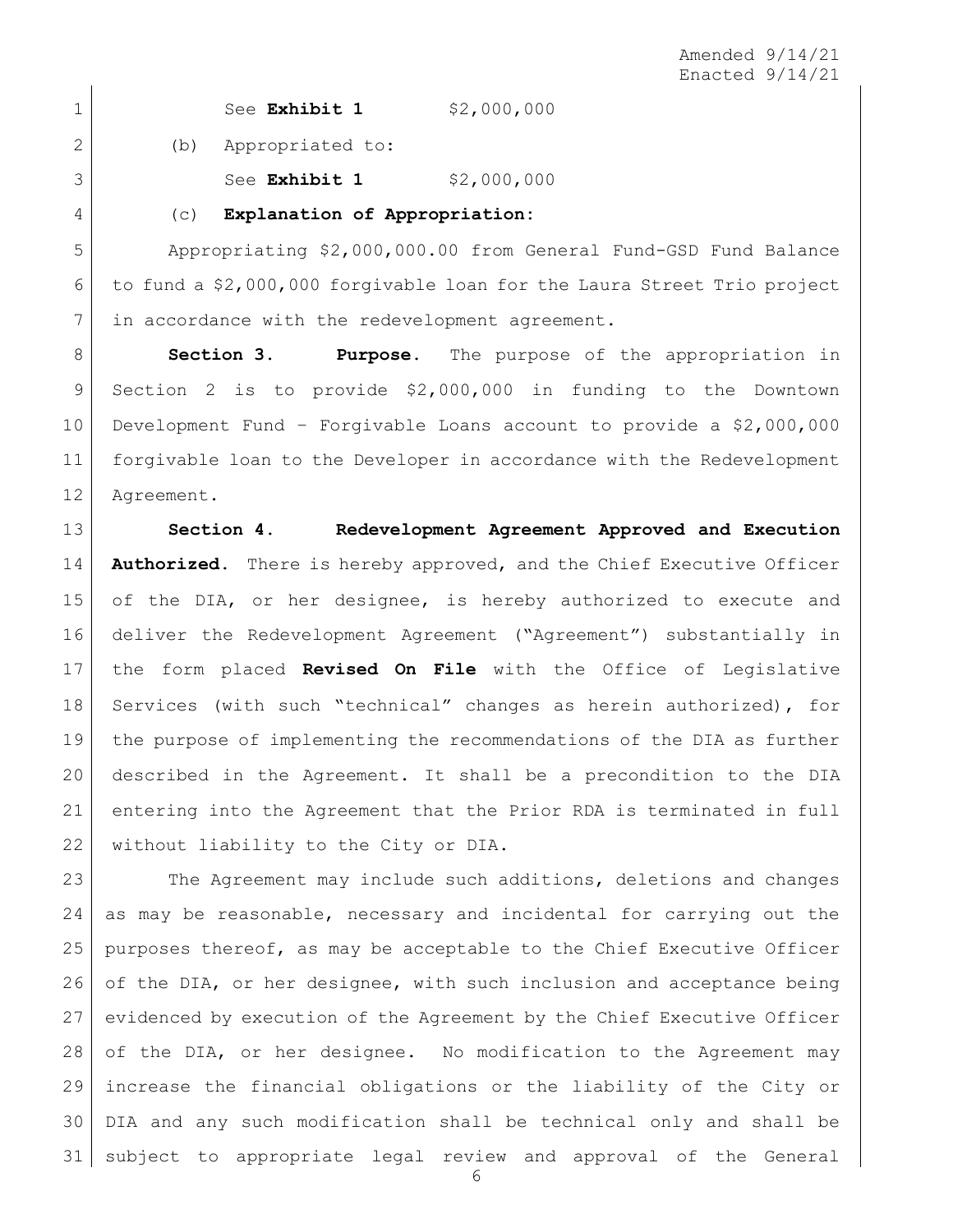Counsel, or his or her designee, and all other appropriate action required by law. "Technical" is herein defined as including, but not 3 limited to, changes in legal descriptions and surveys, descriptions 4 of infrastructure improvements and/or any road project, ingress and egress, easements and rights of way, performance schedule extensions of up to (6) six months in the discretion of the CEO of the DIA, design standards, access and site plan, which have no financial impact.

 **Section 5. Payment of DPRP Loans to Developer.** The DPRP Loans are hereby authorized, and, subject to subsequent appropriation by the City Council for the Project, the City is authorized to disburse the DPRP Loans to the Developer in an aggregate amount not to exceed \$24,674,300, pursuant to and as set forth in the Agreement.

 The DPRP Loans are comprised of a Historic Preservation Restoration and Rehabilitation Forgivable Loan ("HPRR") in the not- to-exceed amount of \$9,377,766, a Code Compliance Renovations Forgivable Loan ("CCR") in the not-to-exceed amount of \$10,016,699, with said HPRR and CCR Loans forgiven at a rate of 20% per year (with claw back provisions provided in the Agreement), and a DPRP Deferred Principal Loan in the not-to-exceed amount of \$5,279,835 which requires interest payments annually with principal to be repaid at 22 | maturity (10 years from the date of funding).

 **Section 6. Designation of Authorized Official and DIA as Contract Monitor.** The Chief Executive Officer of the DIA is designated as the authorized official of the City for the purpose of executing and delivering the Agreement and is further designated as the authorized official of the City for the purpose of executing any additional contracts and documents and furnishing such information, data and documents for the Agreement and related documents as may be required and otherwise to act as the authorized official of the City in connection with the Agreement, and take or cause to be taken such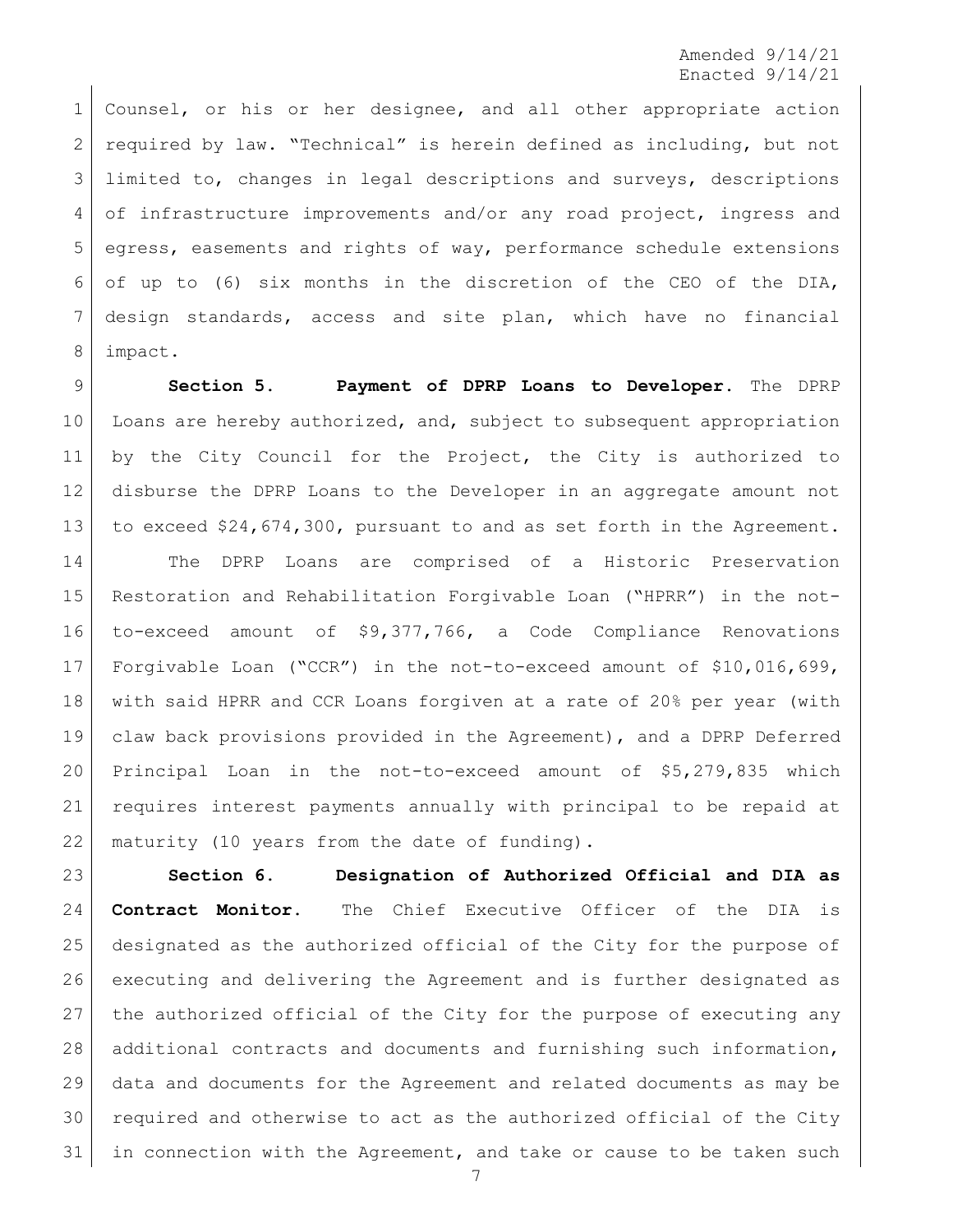action as may be necessary to enable the City to implement the Agreement according to its terms. The DIA is hereby further required to administer and monitor the Agreement and to handle the City's responsibilities thereunder, including the City's responsibilities under such Agreement working with and supported by all relevant City departments.

 **Section 7. Oversight Department.** The Downtown Investment 8 Authority shall oversee the Project described herein.

 **Section 8. Further Authorizations.** The Chief Executive Officer of the DIA, or her designee, is hereby authorized to execute the Agreement and otherwise take all necessary action in connection therewith and herewith. The Chief Executive Officer of the DIA is further authorized to negotiate and execute all necessary changes and amendments to the Agreement and any other contracts and documents to effectuate the purposes of this Ordinance, without further Council action, provided such changes and amendments to the Agreement are limited to amendments that are technical in nature (as described in 18 Section 2 hereof), and further provided that all such amendments shall be subject to appropriate legal review and approval by the General Counsel, or his or her designee, and take all other 21 | appropriate official action required by law.

 **Section 9. Waiver of Public Investment Policy.** The Public Investment Policy adopted by City Council Ordinance 2016-382-E, as amended, is waived to authorize a \$2,000,000 forgivable loan not 25 contemplated by the policy.

 **Section 10. Waiver of DPRP Guidelines.** The DPRP guidelines adopted by the City Council Ordinance 2020-527-E, are waived to allow 28 | a developer equity threshold below 10%.

 **Section 11. Waiver of Chapter 91 (Municipal Code Enforcement Board), Section 91.113(a) (Settlement and/or compromise of fines and liens imposed by the Municipal Code Enforcement Board**